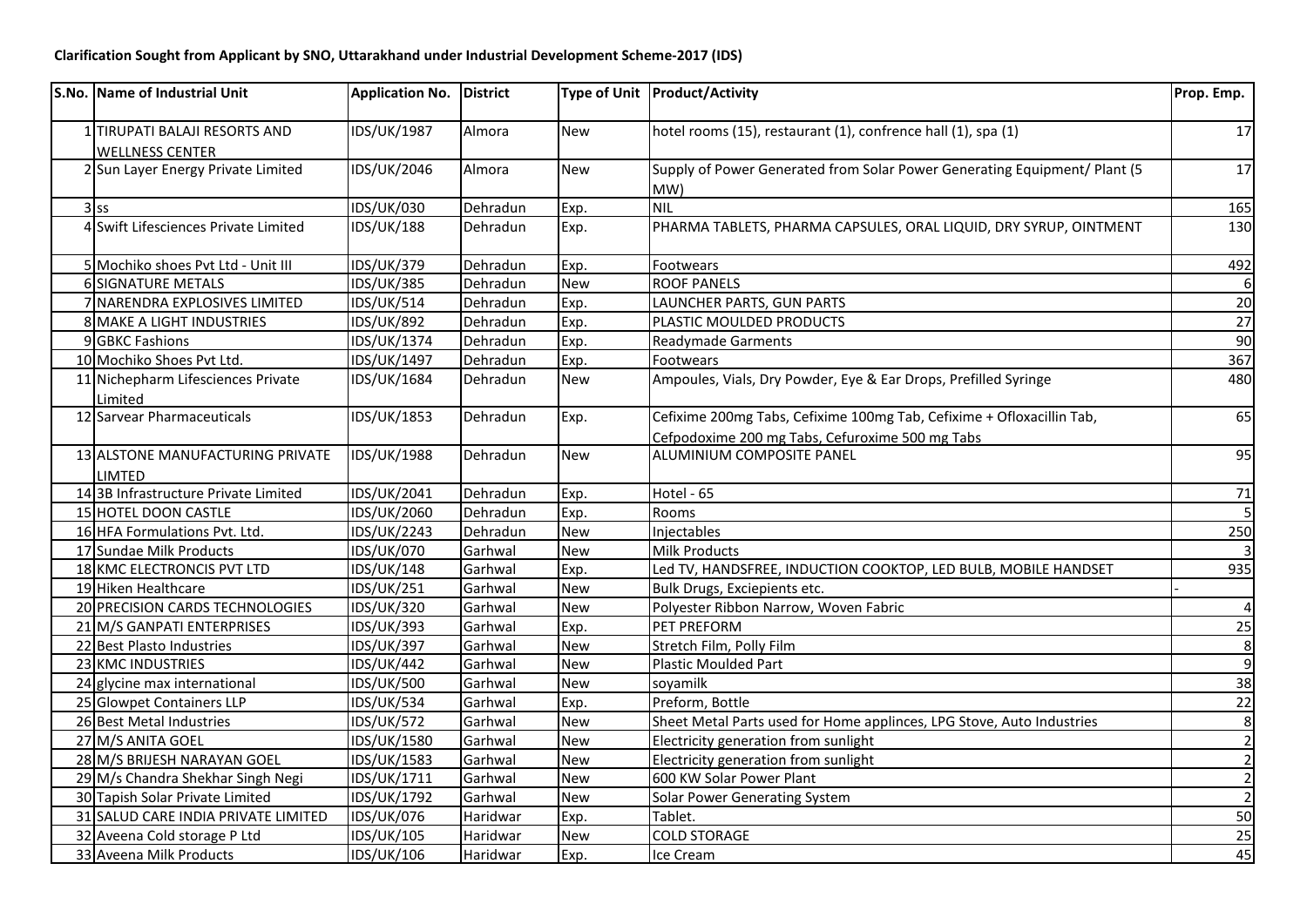| S.No. Name of Industrial Unit                              | <b>Application No.</b> | <b>District</b> |            | Type of Unit   Product/Activity                                                              | Prop. Emp. |
|------------------------------------------------------------|------------------------|-----------------|------------|----------------------------------------------------------------------------------------------|------------|
| 34 M/S SHIV PRODUCTS                                       | IDS/UK/179             | Haridwar        | <b>New</b> | TYRE PROLYSIS OIL, CARBONE BLACK, STEEL WIRE                                                 | 20         |
| 35 KIM HEALTHCARE (A UNIT OF KIM                           | <b>IDS/UK/198</b>      | Haridwar        | Exp.       | Tablets, Liquids, Capsules.                                                                  | 60         |
| LABORATORIES PVT. LTD.)                                    |                        |                 |            |                                                                                              |            |
| <b>36 JAYTEE EXPORT</b>                                    | <b>IDS/UK/206</b>      | Haridwar        | Exp.       | <b>SOCKS</b>                                                                                 | 48         |
| 37 AVSR GROUP OF COMPANIES                                 | <b>IDS/UK/212</b>      | Haridwar        | Exp.       | Vaccume Forming products, Injection Moulding products                                        | 17         |
| 38 PADMAVATI PIPES & FITTINGS INC.<br>UNIT <sub>1</sub>    | <b>IDS/UK/234</b>      | Haridwar        | Exp.       | PVC Pipes, PVC Fittings                                                                      | 100        |
| 39 PATANJALI AYURVED LIMITED<br>(PACKGING UNIT)            | <b>IDS/UK/259</b>      | Haridwar        | <b>New</b> | Corrugated box, Printing                                                                     | 306        |
| 40 Penta Latex LLP                                         | <b>IDS/UK/291</b>      | Haridwar        | Exp.       | Condom                                                                                       | 364        |
| 41 LIFE GEM MEDI HEALTH CARE (INDIA)                       | <b>IDS/UK/297</b>      | Haridwar        | <b>New</b> | Tablet, Syrup, Capsules, Ointment                                                            | 25         |
| 42 AUTOMAT IRRIGATION PRIVATE<br>LIMITED (UNIT-4)          | <b>IDS/UK/332</b>      | Haridwar        | Exp.       | Sprinklers, PVC Ball Valve, Screen & Disc, Hydro-Cyclone, Head units                         | 178        |
| 43 VRH ENTERPRISES                                         | <b>IDS/UK/348</b>      | Haridwar        | Exp.       | pet bottels                                                                                  | 14         |
| 44 UTTAM PACKAGING                                         | <b>IDS/UK/384</b>      | Haridwar        | Exp.       | Tablet, Capsule, Syrup, Ointment, Injection (Wet+Dry)                                        | 90         |
| 45 BADRIVAS BIOTECH PVT. LTD.                              | IDS/UK/401             | Haridwar        | Exp.       | TABLET, CAPSULE, SYRUP, OINTMENT                                                             | 35         |
| 46 PROCHEM PHARMACEUTICALS                                 | IDS/UK/409             | Haridwar        | Exp.       | Capsules, Tablets.                                                                           | 212        |
| PRIVATE LIMITED                                            |                        |                 |            |                                                                                              |            |
| 47 AURO SUNDARAM PLY AND DOOR<br>PRIVATE LIMITED UNIT-II   | <b>IDS/UK/423</b>      | Haridwar        | Exp.       | BLOCK BOARD PLYWOOD FLUSH DOOR                                                               | 500        |
| 48 R J INDUSTRIAL CORPORATION                              | <b>IDS/UK/425</b>      | Haridwar        | Exp.       | Heating Cable Mat, RTD                                                                       | 25         |
| 49 AMBIC AAYURCHEM LTD                                     | <b>IDS/UK/437</b>      | Haridwar        | Exp.       | Tablets, Capsules, Syrup                                                                     | 95         |
| 50 AAGYA BIOTECH PVT. LTD.                                 | <b>IDS/UK/450</b>      | Haridwar        | Exp.       | Tablet, Capsule, Syrup, Ointment                                                             | 291        |
| 51 DEVBHOOMI PULP AND PAPER<br><b>INDUSTRIES PVT. LTD.</b> | <b>IDS/UK/457</b>      | Haridwar        | Exp.       | <b>Kraft Paper</b>                                                                           | 20         |
| 52 IGNITE METATRONICS PVT. LTD.                            | <b>IDS/UK/473</b>      | Haridwar        | Exp.       | ALLUMINIUM B-22 CAP FOR LED NICKEL, MS NIVCKEL PLATED WIRE, SURFACE<br>FINISHED CAPS FOR LED | 18         |
| 53 DIVERGENT INDUSTRIES PVT. LTD.                          | <b>IDS/UK/475</b>      | Haridwar        | Exp.       | ALLUMINIUM B-22 CAP FOR LED, ALLUMINIUM TL CAP FOR TLED, LIW FOR LAMPS                       | 32         |
| 54 AUTO LINKS                                              | <b>IDS/UK/483</b>      | Haridwar        | <b>New</b> | Aluminum Die Casting, Plastic Compnents, Plastic Molded Item                                 | 33         |
| 55 PRITHVIRAJ INDUSTRIES                                   | <b>IDS/UK/524</b>      | Haridwar        | Exp.       | Hammer Union, Other Oil Gas Industry Field Products                                          | 140        |
| 56 COTEC HEALTHCARE PVT.LTD. UNIT-V                        | <b>IDS/UK/533</b>      | Haridwar        | <b>New</b> | <b>HARMONS PRODUCT</b>                                                                       | 160        |
| 57 RAM RATNA ELECTRICALS LIMITED                           | <b>IDS/UK/537</b>      | Haridwar        | Exp.       | Ceiling Fans, LED Lights                                                                     | 450        |
| 58 RELIEF BIOTECH PRIVATE LIMITED                          | <b>IDS/UK/538</b>      | Haridwar        | Exp.       | Tablet, Capsules, Syrup, Ointment                                                            | 58         |
| 59 SHREE MAHAVEER ENGINEERING                              | <b>IDS/UK/558</b>      | Haridwar        | Exp.       | Architecture and Engineering Activities/Piling Works                                         | 80         |
| <b>CONSULTANTS ROORKEE</b>                                 |                        |                 |            |                                                                                              |            |
| 60 Jai Durga Industries                                    | IDS/UK/561             | Haridwar        | Exp.       | Polyster Sweng thread                                                                        | 15         |
| 61 SHAKTI INDUSTRIES                                       | IDS/UK/584             | Haridwar        | Exp.       | Plastic Component, Pet Bottle, Led Light                                                     | 39         |
| 62 BILL FORGE PRIVATE LIMITED                              | <b>IDS/UK/590</b>      | Haridwar        | Exp.       | STEERING RACES, RETAINER VALVE                                                               | 224        |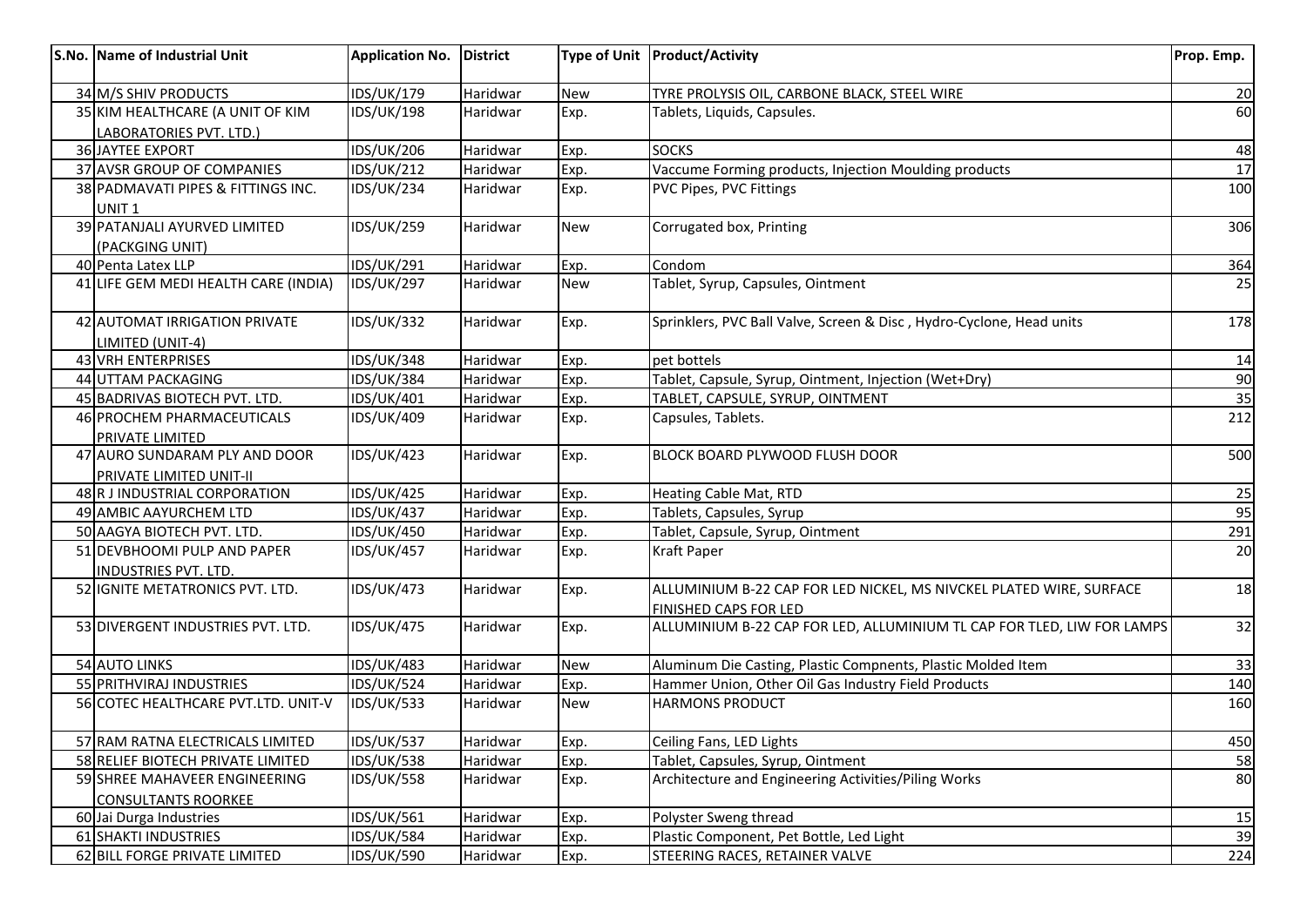| S.No. Name of Industrial Unit          | <b>Application No.</b>                 | <b>District</b>      |            | Type of Unit   Product/Activity                                                                                                                 | Prop. Emp. |
|----------------------------------------|----------------------------------------|----------------------|------------|-------------------------------------------------------------------------------------------------------------------------------------------------|------------|
| 63 C&S ELECTRIC LIMITED                | <b>IDS/UK/591</b>                      | Haridwar             | Exp.       | MINIATURE CIRCUIT BREAKER, EARTH LEAK CIRCUIT BREAKER (RCCB), SWITCH,                                                                           | 1090       |
|                                        |                                        |                      |            | PLUGS AND SOCKETS, SHEET METAL COMPONENTS, ENCLOSURES, MEDIUM                                                                                   |            |
|                                        |                                        |                      |            | <b>VOLTAGE PANELS AND RING MAIN UNIT</b>                                                                                                        |            |
| 64 AMBAY PLASTIC INDUSTRY              | <b>IDS/UK/592</b>                      | Haridwar             | Exp.       | PLASTIC BOTTLE, DROPPER AND INDUCTION CAP, PLASTIC SPOON                                                                                        | 6I         |
| 65 ARVIND CHEMI SYNTHETICS PVT. LTD    | <b>IDS/UK/598</b>                      | Haridwar             | New        | HDPE/PP WOVEN bopp BAGS, LAMINATED                                                                                                              | 40         |
| 66 Om Packaging Industries             | IDS/UK/600                             | Haridwar             | Exp.       | <b>Corrugated Packaging Material</b>                                                                                                            | 47         |
| 67 CHEMIN SPRINGS INDIA PVT LTD        | IDS/UK/603                             | Haridwar             | Exp.       | Coil Spring                                                                                                                                     | 11         |
| 68 Sankhubaba International            | <b>IDS/UK/613</b>                      | Haridwar             | Exp.       | Herbal shampoo & Soaps, Air Freshener & perfumery Compound, Essential Oils,<br>Herbal Oils & Fixed Oils, Herbal Creams & Lotions, Herbal Syrups | 35         |
| 69 DIVYA PACKMAF PVT LTD               | <b>IDS/UK/617</b>                      | Haridwar             | Exp.       | Caps, HDPE Bottles, Plastic Containers, Pet Bottles, PP Caps and Label                                                                          | 189        |
| 70 UTTARAKHAND PACKAGING               | <b>IDS/UK/633</b>                      | Haridwar             | Exp.       | PLAIN / PRINTED PLASTIC FILM, PLAIN / PRINTED PLASTIC POUCH, SILAGE                                                                             | 50         |
| 71 PRITAM INTERNATIONAL PRIVATE        | IDS/UK/636                             | Haridwar             | Exp.       | COSMETIC PRODUCTS, DETERGENT AND CLEANERS, PHARMACEUTICALS                                                                                      | 281        |
| <b>LIMITED</b>                         |                                        |                      |            | <b>PRODUCTS</b>                                                                                                                                 |            |
| 72 GALAXY PACKAGING SOLUTION           | <b>IDS/UK/643</b>                      | Haridwar             | Exp.       | <b>CORRUGATED BOXES</b>                                                                                                                         | 15         |
| 73 J.J. PRINTERS & PACKAGING           | IDS/UK/648                             | Haridwar             | Exp.       | ALL COLOUR PRINTING, MELLAMINE FOIL PAPER, (.45 GSM), PRINTED DUPLEX                                                                            | $\vert$    |
|                                        |                                        |                      |            | CARTONS, CATLOGUES, CALENDARS & BOOK PRINTING, LABELS, Lamination Die                                                                           |            |
|                                        |                                        |                      |            | <b>Cutting &amp; Paper Cutting</b>                                                                                                              |            |
| 74 GINNI FILAMENTS LIMITED             | <b>IDS/UK/659</b>                      | Haridwar             | <b>New</b> | MANUFACTURE OF SOAP ALL FORMS, MANUFACTURE OF ALL TYPES OF                                                                                      | 242        |
|                                        |                                        |                      |            | DETERGENT AND SIMILAR WASHING AGENTS EXCLUDING SOAP, MANUFACTURE                                                                                |            |
|                                        |                                        |                      |            | OF PERFUMES AND COLOGNE DE-EAU, MANUFACTURE OF PREPARATIONS FOR                                                                                 |            |
|                                        |                                        |                      |            | ORAL OR DENTAL HYGIENE (INCLUDES MANUFACTURE                                                                                                    |            |
|                                        |                                        |                      |            | TOOTHPASTES, TOOTHPOWDER, MOUTHWASH, ORAL PERFUMES ETC),                                                                                        |            |
|                                        |                                        |                      |            | MANUFACTURE OF HAIR OIL, SHAMPOO, HAIR DYE ETC, (INCLUDES                                                                                       |            |
|                                        |                                        |                      |            | MANUFACTURE OF SHAMPOO, HAIR SPRAYS, HAIR FIXERS, HAIR OILS, HAIR                                                                               |            |
|                                        |                                        |                      |            | OCAME UAID DVEC AND DIEACUEE ETCH                                                                                                               |            |
| 75 GANGA THERMOPACK                    | <b>IDS/UK/666</b>                      | Haridwar             | Exp.       | EPS THERMOCOLE PACKING                                                                                                                          | 150        |
| 76 APIS INDIA LIMITED                  | <b>IDS/UK/673</b>                      | Haridwar             | Exp.       | Honey, Dates                                                                                                                                    | 292        |
| 77 CREATIVE INDUSTRIES UNIT-II         | <b>IDS/UK/684</b>                      | Haridwar             | Exp.       | Plastic Bottle/Caps/container/Closures/Similar Article                                                                                          | 17         |
| 78 ORCHID PACKAGING<br>79 ROORKEE FOIL | <b>IDS/UK/685</b><br><b>IDS/UK/687</b> | Haridwar<br>Haridwar | <b>New</b> | <b>PAPER &amp; PAPER PRODUCTS</b><br>ALUMINIUM FOILS & PAPER PRINTING                                                                           | 23<br>23   |
| 80 NOVATEUR ELECTRICAL & DIGITAL       | <b>IDS/UK/688</b>                      |                      | Exp.       | MCB, RCCB, REWIREABLE SWITCH, SWITCH, SOCKET, FAN REGULATORS ETC.                                                                               | 1082       |
| SYSTEMS PVT. LTD.                      |                                        | Haridwar             | Exp.       |                                                                                                                                                 |            |
| 81 SUNREN TECHNOLOGIES PRIVATE         | <b>IDS/UK/689</b>                      | Haridwar             | Exp.       | AUTO PARTS                                                                                                                                      | 44         |
| <b>LIMITED</b>                         |                                        |                      |            |                                                                                                                                                 |            |
| 82 JBC ENGINEERS PRIVATE LIMITED       | <b>IDS/UK/702</b>                      | Haridwar             | Exp.       | UNIVERSAL MOTORS, MIXER AND GRINDER                                                                                                             | 225        |
| 83 PARAGON INDUSTRIES LIMITED          | IDS/UK/721                             | Haridwar             | Exp.       | GENERAL ENGG. QUALITY SHEET, BOTTLE CAP SHEET, FOIL UNIT SHEET,                                                                                 | 200        |
|                                        |                                        |                      |            | CHEQUERED SHEET, ROOFING SHEET                                                                                                                  |            |
| 84 M/S ORCHID BIOTECH LIMITED          | <b>IDS/UK/726</b>                      | Haridwar             | Exp.       | Tablet, CAPSULE, LUQUID, OINMENT                                                                                                                | 50         |
| 85 ZANEKA HEALTHCARE LTD               | <b>IDS/UK/739</b>                      | Haridwar             | Exp.       | TABLETS, CAPSULE, DRY SYRUP, DRY POWDER INJECTION, DRY LIQUID                                                                                   | 205        |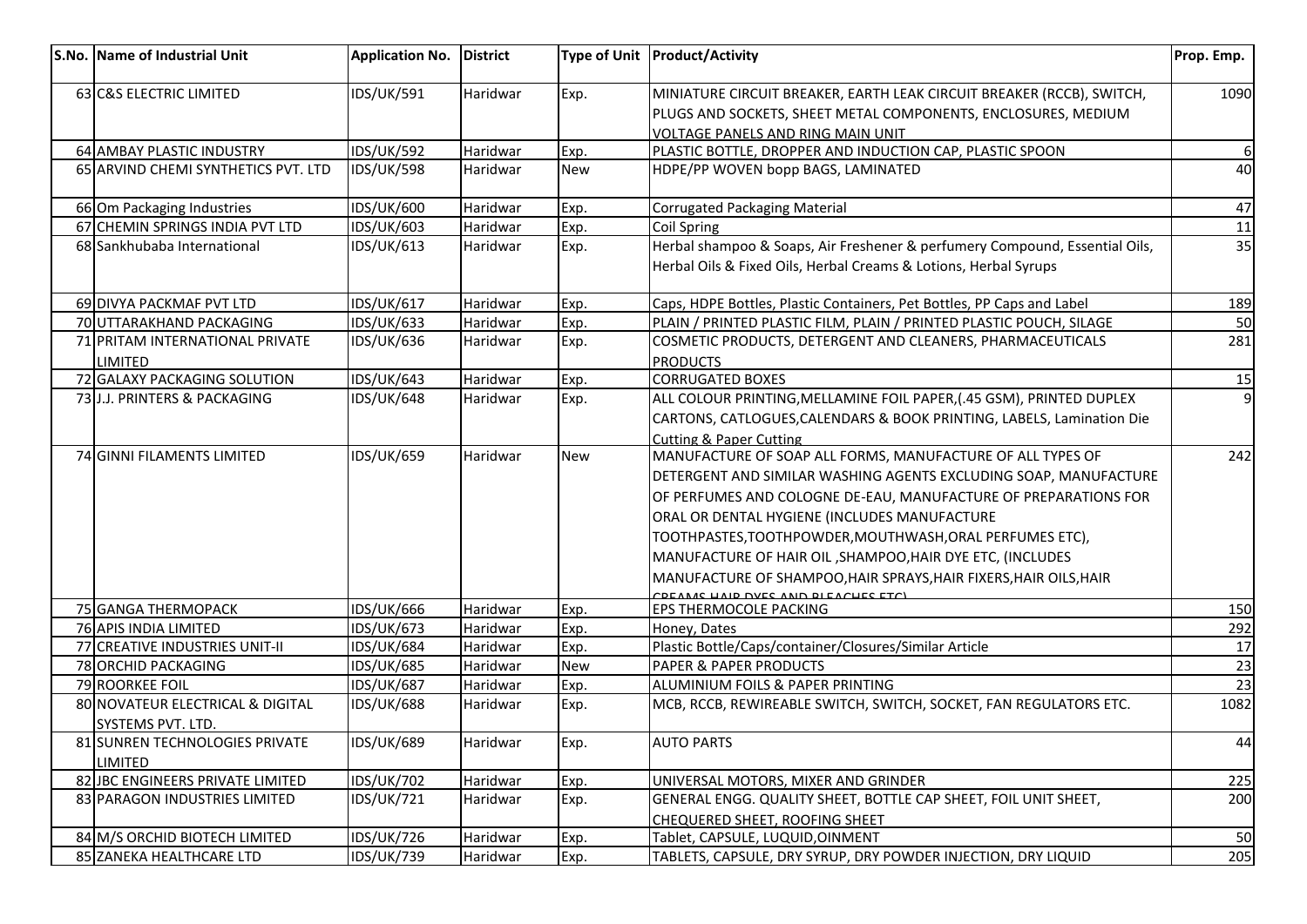| S.No. Name of Industrial Unit                          | <b>Application No.</b> | <b>District</b> |            | Type of Unit   Product/Activity                                               | Prop. Emp.      |
|--------------------------------------------------------|------------------------|-----------------|------------|-------------------------------------------------------------------------------|-----------------|
| 86 GREEN ENERGY                                        | <b>IDS/UK/765</b>      | Haridwar        | <b>New</b> | Pyrolysis oil, steel, Carbon                                                  | 20              |
| 87 U.S.METAL PRODUCTS                                  | <b>IDS/UK/875</b>      | Haridwar        | Exp.       | <b>FAN PARTS</b>                                                              | 45              |
| 88 DENSO INDIA PVT. LTD.                               | <b>IDS/UK/881</b>      | Haridwar        | Exp.       | <b>ACG-S HALL SENSOR</b>                                                      | 308             |
| 89 JAYASHREE POLYMERS PRIVATE                          | IDS/UK/1059            | Haridwar        | Exp.       | ANSSD-107 (CAP NOISE ASSY BLACK KSPL30700-KFC-9300, 52147-KTC-9000            | 238             |
| LIMITED                                                |                        |                 |            | RUBBER BUSH REAR FORK, 571009135801 Hose (Snorkel to Air Filter), 52170-KST-  |                 |
|                                                        |                        |                 |            | 9400 SLIDER CHAIN, 14670-035-0300 (SPROCKET COMP. CAM CHAIN GUIDE)            |                 |
| 90 M/S SAGDI VENEER & SAW MILLS                        | IDS/UK/1095            | Haridwar        | <b>New</b> | core veneer                                                                   | 50              |
| 91 M/S ACCURATUS (INDIA)                               | IDS/UK/1107            | Haridwar        | Exp.       | <b>MECHANICAL COMPONENTS</b>                                                  |                 |
| 92 M/s Siddhidatri Appliances Pvt. Ltd.                | IDS/UK/1123            | Haridwar        | <b>New</b> | LP Gas Stove, LP Gas Stove Glass                                              | 50              |
| 93 ASIAN PLASTO INDUSTRIES                             | IDS/UK/1128            | Haridwar        | Exp.       | <b>HDPE Bottles</b>                                                           | 45              |
| 94 US CROP SCIENCES INDIA                              | IDS/UK/1144            | Haridwar        | <b>New</b> | FIGHTER GR, KRANTI IN, BOLT IN                                                | 23              |
| 95 S & S PRINT-O-PACK                                  | IDS/UK/1350            | Haridwar        | Exp.       | Plastic Component (Houseware & Thermoware)                                    | $\overline{22}$ |
| 96 INNOVATION AYURVEDA PRIVATE<br>LIMITED              | IDS/UK/1404            | Haridwar        | <b>New</b> | Tablests/Bolus, SYRUP, POWDER POUCH                                           | 41              |
| 97 KAMAAKYA MOTORS PRIVATE LIMITED                     | <b>IDS/UK/1421</b>     | Haridwar        | New        | SERVICES OF TATA MOTORS                                                       | 8               |
| 98 ULTRA CRAFT MOLDERS PVT. LTD.                       | <b>IDS/UK/1428</b>     | Haridwar        | Exp.       | Plastic Caps & Bottles                                                        | 10              |
| 99 YAJURDEV ENGINEERING PRIVATE                        | IDS/UK/1461            | Haridwar        | New        | BUFFER ASSLY ( MILD STEEL), AXLE BOX HOUSING, CENTRA PIVOT TOP,               | 40              |
| LIMITED                                                |                        |                 |            | ADOPTER(SGCI), AUTO COMPONENTS(CI)                                            |                 |
| 100 M.T.T. PACK AND PRINTING PRESS                     | <b>IDS/UK/1581</b>     | Haridwar        | Exp.       | <b>MONO CARTON</b>                                                            | 54              |
| 101 ASIAN AMBROSIA INDIA PRIVATE<br><b>LIMITED</b>     | IDS/UK/1590            | Haridwar        | <b>New</b> | Mushroom cultivation                                                          | 27              |
| 102 M/S DHARA INDIA PRIVATE LIMITED                    | IDS/UK/1706            | Haridwar        | <b>New</b> | Manufacturing of Spices, Garam Masala , Essence , Black Chili Powder and Misc | 50              |
| 103 PRINT PACK INDUSTRIES                              | IDS/UK/1722            | Haridwar        | <b>New</b> | Spcies used in Chips , Namkeen, Kurkure<br>NON - WOVEN FABRIC CARRY BAGS      | 24              |
| 104 GOLD PLUS GLASS INDUSTRY LIMITED                   | IDS/UK/1788            | Haridwar        | Exp.       | <b>FLOAT GLASS</b>                                                            | 325             |
|                                                        |                        |                 |            |                                                                               |                 |
| 105 DARBARI VINYLS INDUSTRIES                          | <b>IDS/UK/1827</b>     | Haridwar        | Exp.       | COOLING TOWER FILS, BLISTER FILM                                              | 6               |
| 106 Munix Techno                                       | IDS/UK/1838            | Haridwar        | <b>New</b> | Fan Shaft                                                                     | 30              |
| 107 Canixa Life Sciences Pvt. Ltd.                     | <b>IDS/UK/1841</b>     | Haridwar        | Exp.       | Tablets, Capsules, Extarnal (Cream/Lotion).                                   | $\frac{75}{26}$ |
| 108 LUXMI HERBAL PRODUCTS                              | <b>IDS/UK/1858</b>     | Haridwar        | Exp.       | HERBS, ARURVEDIC FEED SUPPLIMENT, HERBS POWDER                                |                 |
| 109 MIRACLE LIFE SCIENCE                               | IDS/UK/1915            | Haridwar        | Exp.       | DRY INJECTION, LIQUID INJECTION, OPTHALMIC DROPS, BETA LACTUM TABLET,         | 70              |
|                                                        |                        |                 |            | <b>BETA LACTUM DRY SYRUP</b>                                                  |                 |
| 110 PELEDY FOODS & AGRO PRODUCTS                       | <b>IDS/UK/1945</b>     | Haridwar        | <b>New</b> | PACKED VEGETABLE, GINGER GARLIC & ONION PASTE, JUICE & JAM, DRIED             | 100             |
| PRIVATE LIMITED<br>111 PHOEBUS AIRCONDITIONING PVT LTD |                        |                 |            | <b>FRUITS &amp; VEGETABLE</b>                                                 |                 |
|                                                        | IDS/UK/1986            | Haridwar        | Exp.       | <b>OUTER CABINET OF AC</b>                                                    | 35              |
| 112 GITANSH MINDTECH ENGINEERS                         | IDS/UK/1992            | Haridwar        | <b>New</b> | PLASTIC PARTS AND TOYS                                                        | 9               |
| 113 TOPH PACKAGING PVT. LTD                            | IDS/UK/1997            | Haridwar        | <b>New</b> | PRINTED LABEL                                                                 | 9               |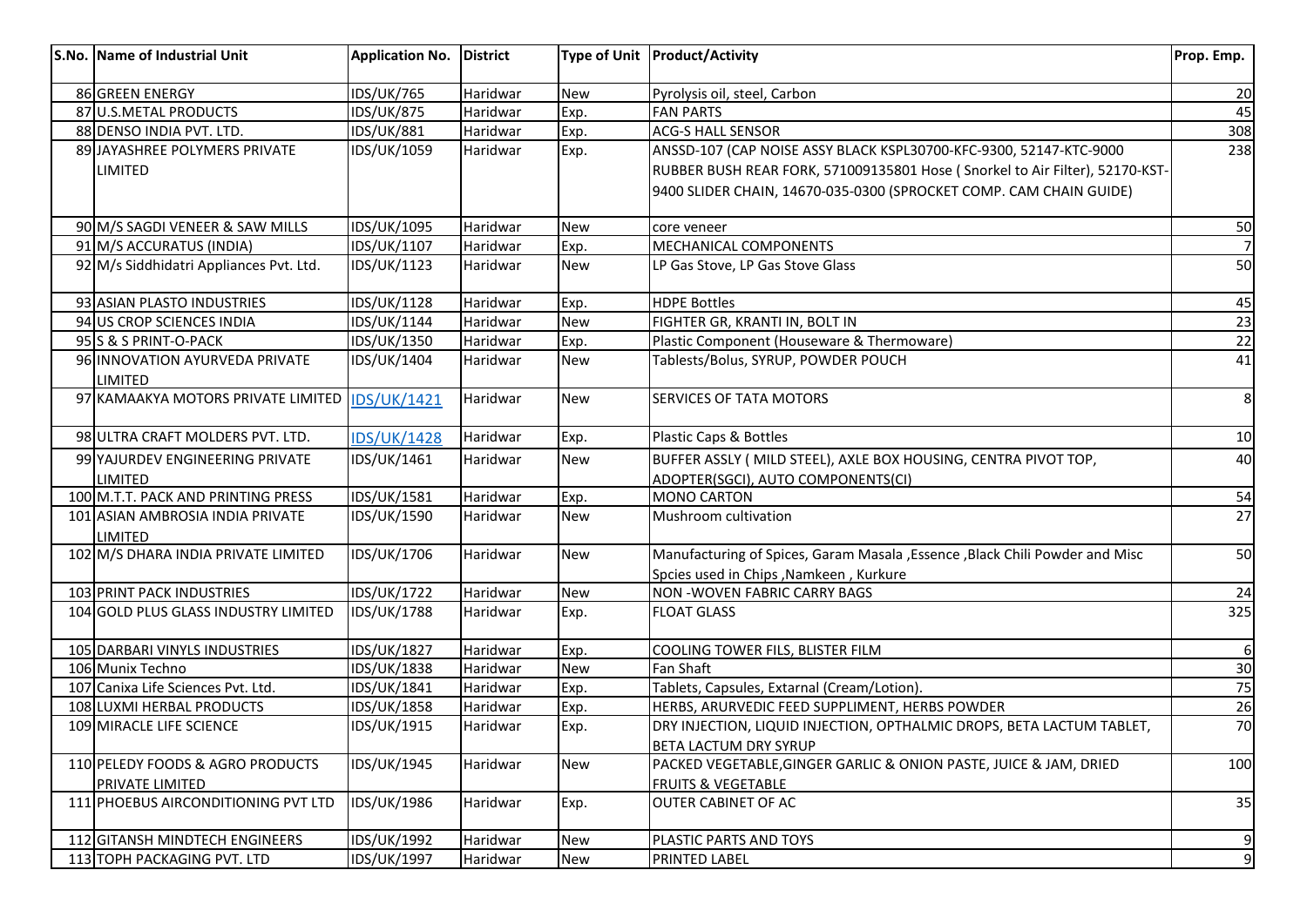| S.No. Name of Industrial Unit        | <b>Application No.</b> | <b>District</b> |            | Type of Unit   Product/Activity                                    | Prop. Emp. |
|--------------------------------------|------------------------|-----------------|------------|--------------------------------------------------------------------|------------|
| 114 TIBREWALA ELECTRICALS PRIVATE    | IDS/UK/2004            | Haridwar        | <b>New</b> | Fan & Appliances                                                   | 490        |
| LIMITED                              |                        |                 |            |                                                                    |            |
| 115 SPARK ELECTROTECH                | IDS/UK/2006            | Haridwar        | <b>New</b> | <b>PCB</b>                                                         | <u>18</u>  |
| 116 ECO TECHNOA                      | IDS/UK/2007            | Haridwar        | Exp.       | plastic caps & bottles                                             |            |
| 117 Cosmo Electro Industries Private | IDS/UK/2029            | Haridwar        | New        | Switch, Sockets, Accessories                                       | 225        |
| Limited                              |                        |                 |            |                                                                    |            |
| 1183B HOSPITALITY SERVICES PRIVATE   | IDS/UK/2043            | Haridwar        | New        | Hotel - 115 Rooms                                                  | 47         |
| <b>LIMITED</b>                       |                        |                 |            |                                                                    |            |
| 119 R K INDUSTRIES                   | IDS/UK/2056            | Haridwar        | Exp.       | wire mash                                                          |            |
| 120 UTTAM DISTILLERIES LIMITED       | IDS/UK/2058            | Haridwar        | <b>New</b> | ETHANOL, ENA                                                       | 138        |
| 121 ALUDECOR LAMINATION PRIVATE      | IDS/UK/2059            | Haridwar        | <b>New</b> | <b>Aluminum Coated Coils</b>                                       | 300        |
| <b>LIMITED UNIT 3</b>                |                        |                 |            |                                                                    |            |
| 122 TALENT HEALTH CARE               | IDS/UK/2061            | Haridwar        | Exp.       | TABLETS, CAPSULES, DRY SYRUP, INJECTIONS                           | 130        |
| 123 SAFFRON PRINTS PVT. LTD.         | IDS/UK/2063            | Haridwar        | <b>New</b> | SELF ADHESIVE LABELS                                               | 16         |
| 124 ALLIED LABELS PVT LTD            | IDS/UK/2111            | Haridwar        | Exp.       | Labels/Stickers                                                    | 14         |
| 125 DENTAL SQUARE                    | IDS/UK/2148            | Haridwar        | <b>New</b> | <b>Dental Surgery</b>                                              | 8          |
| 126 NEUBIN LIFE SCIENCES PRIVATE     | IDS/UK/2158            | Haridwar        | <b>New</b> | Capsule, Tablets.                                                  | 8          |
| LIMITED                              |                        |                 |            |                                                                    |            |
| 127 STANDARD POLYVINYALS             | IDS/UK/2164            | Haridwar        | <b>New</b> | Wire & Cable, Wiring Harness                                       | 15         |
| 128 DIAMOND TUFF GLASS ENTERPRISES ( | IDS/UK/2169            | Haridwar        | <b>New</b> | UPVC DOOR AND WINDOW                                               | 8          |
| UNIT 2)                              |                        |                 |            |                                                                    |            |
| 129 VARSANA INDUSTRIES PRIVATE       | IDS/UK/2183            | Haridwar        | <b>New</b> | LED LIGHT PARTS, FAN PARTS                                         | 31         |
| LIMITED                              |                        |                 |            |                                                                    |            |
| 130 SHREE KRISHNA ENTERPRISES        | IDS/UK/2197            | Haridwar        | <b>New</b> | HOTEL ROOMS, RESTAURENT, CATERING &BANQUET SERVICES - 56           | 9          |
| 131 JBC ENGINEERING PVT LTD          | IDS/UK/2199            | Haridwar        | New        | Universal motor (In Pcs), Kitchen Appliances (In Pcs)              | 48         |
| 132 RIGHT TIME BUILDERS PVT LTD      | <b>IDS/UK/2233</b>     | Haridwar        | <b>New</b> | ACCOMODATION ROOMS - 75, RESTAURANT - 70, BANQUET - 490            | 100        |
| 133 SEPOY DRINKS PRIVATE LIMITED     | IDS/UK/2250            | Haridwar        | New        | <b>SOFT DRINKS</b>                                                 | 34         |
| 134 HARIPRIYA GARDEN & HOTEL         | <b>IDS/UK/035</b>      | Nainital        | Exp.       | hotel rooms restaurant and banquet                                 |            |
| 135 NAINI PACKERS                    | <b>IDS/UK/439</b>      | Nainital        | New        | PLASTIC CRATES (NOS)                                               | 18         |
| 136 M/S JPG ENTERPRISES              | <b>IDS/UK/445</b>      | Nainital        | <b>New</b> | ROOM SERVICES AND RESTAURANT SERVICES (28 TO 30 ROOMS + RESTAURANT | 35         |
|                                      |                        |                 |            | <b>SERVICES)</b>                                                   |            |
| 137 OAK CLIMBING RESORT              | <b>IDS/UK/469</b>      | Nainital        | <b>New</b> | HOTEL/RESORT(ROOM RENTAL SERVICES)                                 | 14         |
| 138 MAA SHEETLA UDYOG PVT LTD        | <b>IDS/UK/511</b>      | Nainital        | <b>New</b> | <b>Bottling Plant</b>                                              | 139        |
| 139 GOLJU PET INDUSTRIES             | <b>IDS/UK/715</b>      | Nainital        | <b>New</b> | pet bottels                                                        | 8          |
| 140 GREEN FIELD RESORTS & ORCHARDS   | <b>IDS/UK/735</b>      | Nainital        | Exp.       | hotel rooms/resorts and spa                                        | 14         |
| 141 uttarakhand hotels and resorts   | <b>IDS/UK/770</b>      | Nainital        | <b>New</b> | <b>HOTEL/RESORTS</b>                                               | 28         |
| 142 VIJAY ENTERPRISES - Game On      | <b>IDS/UK/776</b>      | Nainital        | <b>New</b> | <b>GAME ZONE</b>                                                   | 13         |
| 143 THE PANTHEON PUBLIC SCHOOL       | IDS/UK/889             | Nainital        | <b>New</b> | <b>Educational Institute</b>                                       | 34         |
| 144 JIM CORBETT MARRIOTT RESORT &    | IDS/UK/1211            | Nainital        | Exp.       | ROOM OCCUPANCY, OTHER REVENUE (98 Rooms)                           | 95         |
| SPA (A unit of M/s Jindal Habitat    |                        |                 |            |                                                                    |            |
| Solutions Pvt. Ltd.)                 |                        |                 |            |                                                                    |            |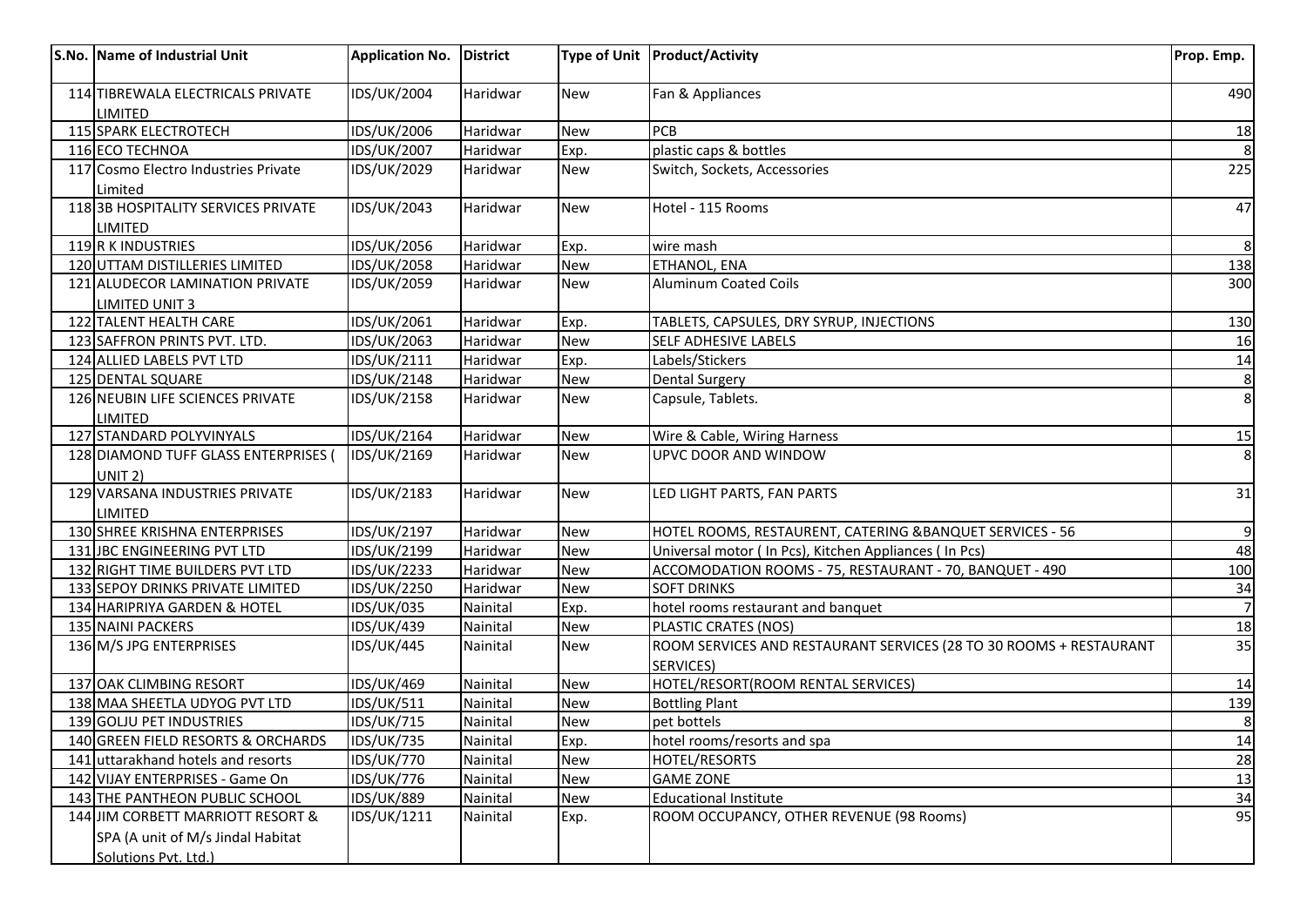| S.No. Name of Industrial Unit                         | <b>Application No.</b> | District    |            | Type of Unit   Product/Activity                                                             | Prop. Emp.              |
|-------------------------------------------------------|------------------------|-------------|------------|---------------------------------------------------------------------------------------------|-------------------------|
| 145 M/s Babaji Foods                                  | IDS/UK/1575            | Nainital    | <b>New</b> | bakery, Food and Beverages                                                                  | 30                      |
| 146 MAA AMBIKA HOTEL AND RESORTS                      | IDS/UK/1808            | Nainital    | <b>New</b> | <b>HOTEL AND RESORTS - 40</b>                                                               | 43                      |
| 147 OVER THE WORLD LLP                                | IDS/UK/1824            | Nainital    | <b>New</b> | 18 rooms and restaurant                                                                     | $\overline{20}$         |
| 148 ECGREENS RESORTS PRIVATE LIMITED                  | <b>IDS/UK/2027</b>     | Nainital    | Exp.       | Room Service - 80                                                                           | 80                      |
| 149 KALIGANGA-I SMALL HYDEL PROJECT 4<br><b>MW</b>    | IDS/UK/1501            | Rudraprayag | <b>New</b> | <b>ELECTRICITY</b>                                                                          | 11                      |
| 150 KALIGANGA-II SMALL HYDEL PROJECT<br>$(4.5$ MW $)$ | IDS/UK/1504            | Rudraprayag | <b>New</b> | <b>ELECTRICITY</b>                                                                          | 11                      |
| 151 M/S SHIVALIK VALLEY RESORTS INN                   | IDS/UK/1739            | Rudraprayag | <b>New</b> | HOTEL AND MOTELS                                                                            | 20                      |
| 152 prestige onida Itd unit - ii                      | <b>IDS/UK/551</b>      | Tehri       | Exp.       | packaging material, bottle printing                                                         | 15                      |
| 153 AUTO LINKS                                        | <b>IDS/UK/554</b>      | Tehri       | Exp.       | packaging material                                                                          |                         |
| 154 Mahananda Spa and Resorts Pvt. Ltd.               | IDS/UK/616             | Tehri       | <b>New</b> | Rooms, Restaurant, Spa                                                                      | 550                     |
| 155 Hotel R                                           | <b>IDS/UK/741</b>      | Tehri       | <b>New</b> | Hotel Rooms (12), Restaurant (1), Spa (1)                                                   | 17                      |
| 156 Highland Bottlers & Blenders                      | IDS/UK/1392            | Tehri       | <b>New</b> | Indian Made Foreign Liquor                                                                  | 58                      |
| 157 HOTEL HOUR                                        | IDS/UK/1474            | Tehri       | <b>New</b> | Hotel with rooms (8), Restaurant (1)                                                        | 17                      |
| 158 HOTEL OUR                                         | IDS/UK/1475            | Tehri       | <b>New</b> | Hotel with rooms (8), Restaurant (1)                                                        | 17                      |
| 159 M/S BHAGWAN SINGH PUNDIR                          | IDS/UK/1807            | Tehri       | <b>New</b> | <b>ELECTRICTY</b>                                                                           | $\overline{\mathbf{3}}$ |
| 160 HOTEL CHAHAT                                      | IDS/UK/1857            | Tehri       | Exp.       | <b>HOTEL SERVICE - 22 Rooms</b>                                                             | $\overline{9}$          |
| 161 AV SUN POWER PVT LTD                              | IDS/UK/1896            | Tehri       | <b>New</b> | SOLAR POWER PLANT                                                                           | $\overline{3}$          |
| 162 AYURVAIDYA GRAMA                                  | IDS/UK/2066            | Tehri       | <b>New</b> | ROOM REVENUE - 20, OTHER REVENUE                                                            | 30                      |
| 163 NRS Solar Energy Private Ltd.                     | IDS/UK/2249            | Tehri       | <b>New</b> | Electricity                                                                                 |                         |
| 164 UI FABRICATORS PRIVATE LIMITED                    | IDS/UK/013             | <b>USN</b>  | <b>New</b> | <b>CYLINDER</b>                                                                             | <u>135</u>              |
| 165 TRANSCON POWER PVT.LTD.                           | <b>IDS/UK/028</b>      | <b>USN</b>  | <b>New</b> | AUTO COMPONENT OF AUTO PARTS                                                                | 74                      |
| 166 OLIQ FOOD AND BEVERAGE                            | IDS/UK/117             | <b>USN</b>  | <b>New</b> | Drinking water (Itr), Carbonated Drink (Bottle), Flavor Drink (Bottle)                      | 15                      |
| 167 SHRI DURGA FOODS                                  | <b>IDS/UK/233</b>      | <b>USN</b>  | Exp.       | Rice                                                                                        | $\boldsymbol{6}$        |
| 168 HALDUA RICE MILL                                  | <b>IDS/UK/274</b>      | <b>USN</b>  | Exp.       | Rice, Rice Bran, Paddy Husk                                                                 | 12                      |
| 169 HOLOSTIK INDIA LIMITED                            | <b>IDS/UK/278</b>      | <b>USN</b>  | Exp.       | Holographic Paper, Laminate Pouches, Laminates- Aluminium Foil, LD Strip,<br>Laminates Foil | 13                      |
| 170 KISAN RICE MILL                                   | <b>IDS/UK/281</b>      | <b>USN</b>  | Exp.       | Rice                                                                                        | $\overline{2}$          |
| 171 PN DIE CASTINGS PVT LTD                           | <b>IDS/UK/381</b>      | <b>USN</b>  | Exp.       | Aluminium die casted parts                                                                  | 30                      |
| 172 NANOFIL TECHNOLOGIES PRIVATE<br><b>LIMITED</b>    | <b>IDS/UK/403</b>      | <b>USN</b>  | Exp.       | POLYMER COMPOUND                                                                            | 155                     |
| 173 GALWALIA ISPAT UDYOG PRIVATE<br><b>LIMITED</b>    | <b>IDS/UK/471</b>      | <b>USN</b>  | Exp.       | BILLETS INGOTS BLOOMS AND SLABS                                                             | 42                      |
| 174 DHANI RESORT                                      | <b>IDS/UK/472</b>      | <b>USN</b>  | <b>New</b> | Hotel, Restaurents & Banquet Hall                                                           | 22                      |
| 175 SHIV SHAKTI PROCESSED FOODS<br>PRIVATE LIMITED    | IDS/UK/479             | <b>USN</b>  | Exp.       | WHEAT PRODUCTS LIKE MAIDA, AATTA                                                            | 115                     |
| 176 I K SHAH INDUSTRIES                               | IDS/UK/499             | <b>USN</b>  | New        | Flour and choker, mustord seed                                                              | 8                       |
| 177 METAUX ACCURATECH                                 | IDS/UK/671             | <b>USN</b>  | <b>New</b> | SHEET METAL PRODUCTS                                                                        | 18                      |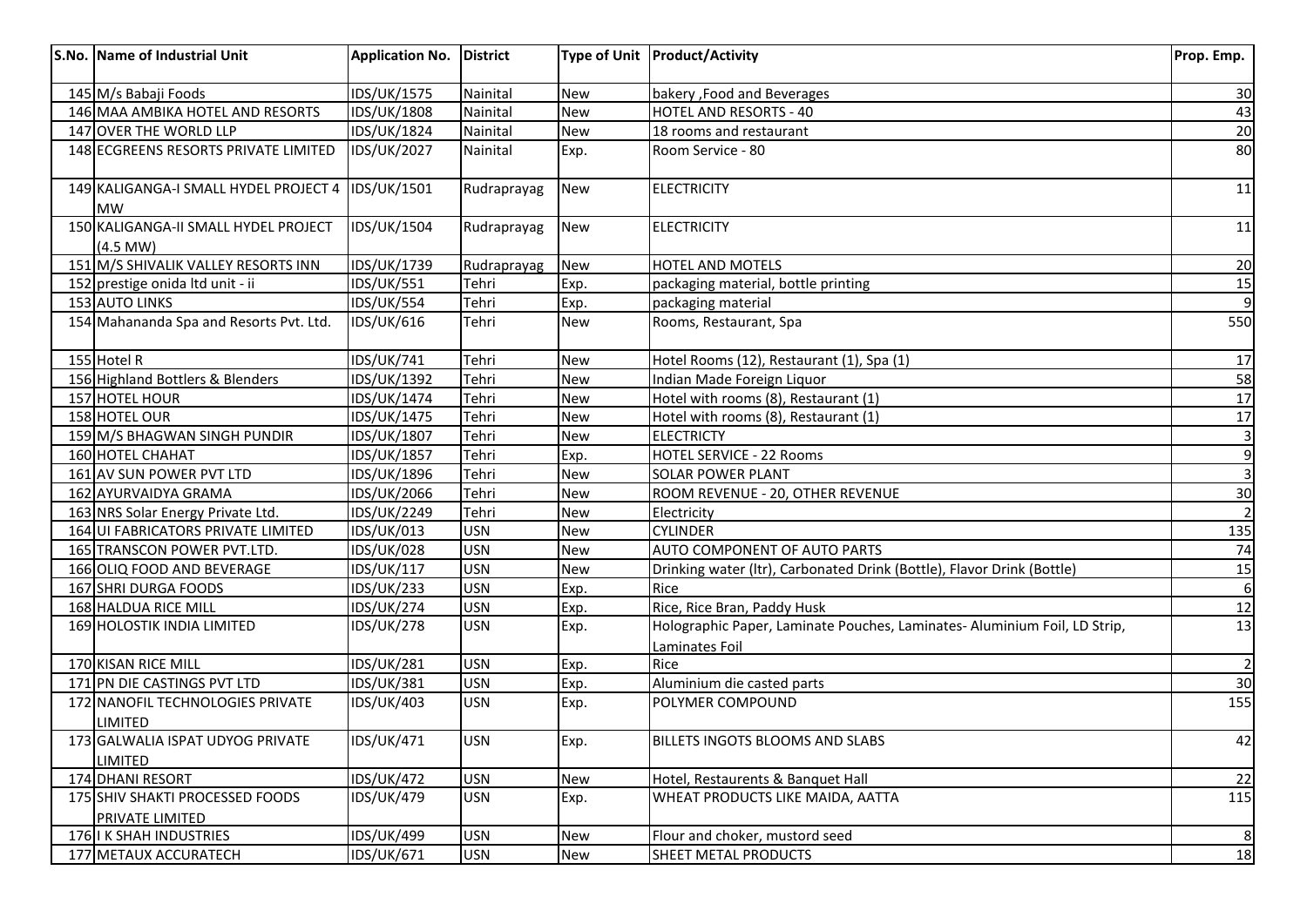| S.No. Name of Industrial Unit         | <b>Application No.</b> | <b>IDistrict</b> |            | Type of Unit   Product/Activity                                             | Prop. Emp.      |
|---------------------------------------|------------------------|------------------|------------|-----------------------------------------------------------------------------|-----------------|
| 178 HANS FOODS                        | <b>IDS/UK/681</b>      | <b>USN</b>       | Exp.       | Rice, Bran                                                                  | 10              |
| 179 JAI HIND AUTO TECH INDUSTRIES     | <b>IDS/UK/705</b>      | <b>USN</b>       | Exp.       | Plactick Injection Moulding (Automobile)                                    | 180             |
| 180 MAA SHARDA AUTOMOTIVES            | <b>IDS/UK/767</b>      | <b>USN</b>       | <b>New</b> | automobile components                                                       | 14              |
| 181 YADAV FOODS LIMITED               | <b>IDS/UK/792</b>      | <b>USN</b>       | Exp.       | Maida, Aata, Suji, Choker                                                   | 90              |
| 182 S.R.L. Industries                 | <b>IDS/UK/802</b>      | <b>USN</b>       | <b>New</b> | Gum Powder, Printing Ink Manufacturer                                       | 19              |
| 183 AARYAV INDUSTRIES                 | <b>IDS/UK/841</b>      | <b>USN</b>       | New        | Non Woven Bags                                                              | <b>15</b>       |
| 184 SHRI SIDDHI VINAYAK INDUSTRIES    | <b>IDS/UK/851</b>      | <b>USN</b>       | New        | PRINTED PAPER                                                               | 5               |
| <b>185 NHB ENGINEERS</b>              | <b>IDS/UK/873</b>      | <b>USN</b>       | Exp.       | <b>Industrial Equipments</b>                                                | 25              |
| 186 BD PRINTING PRESS                 | <b>IDS/UK/878</b>      | <b>USN</b>       | <b>New</b> | Note Book/Bill Books, Non Woven Bags                                        | $\overline{9}$  |
| 187 SANKALP RICE & FLOUR MILL         | <b>IDS/UK/880</b>      | <b>USN</b>       | <b>New</b> | Rice, Rice Bran, Husk                                                       | 15              |
| 188 HOTEL VANSH                       | <b>IDS/UK/935</b>      | <b>USN</b>       | <b>New</b> | HOTEL ROOMS + RESTAURANT SERVICE                                            | $\overline{12}$ |
| 189 SHRI JAGDAMBA INDUSTRIES          | <b>IDS/UK/958</b>      | <b>USN</b>       | Exp.       | Rice, Polish, Other                                                         | 18              |
| 190 CHAWLA ISPAT PRIVATE LIMITED      | IDS/UK/1077            | <b>USN</b>       | <b>New</b> | HR SHEET & STRIPS, CR SHEET & STRIPS, GI SHEET & STRIPS, ROOFING SHEET, Z & | 12              |
|                                       |                        |                  |            | <b>C PURLIN</b>                                                             |                 |
| 191 GIRITAL MEDICARE LLP              | IDS/UK/1109            | <b>USN</b>       | Exp.       | REVENUE FROM HOSPITALITY SERVICES                                           | 50              |
| 192 KAMAL INDUSTRIES                  | IDS/UK/1148            | <b>USN</b>       | Exp.       | PRESSURE COOKERS, UTENSILS                                                  | 10              |
| 193 M/S ONS ENGINEERS                 | IDS/UK/1172            | <b>USN</b>       | Exp.       | SHEET METAL COMPONENETS                                                     | 18              |
| 194 ESTER INDUSTRIES LIMITED          | IDS/UK/1173            | <b>USN</b>       | <b>New</b> | PCR PET CHIPS                                                               | 55              |
| 195 RAGHAV NATURAL AND SCREENING      | IDS/UK/1175            | <b>USN</b>       | <b>New</b> | GRIT 6MM/10MM/20MM                                                          | 25              |
| <b>PLANT</b>                          |                        |                  |            |                                                                             |                 |
| 196 OM INDUSTRIES                     | IDS/UK/1225            | <b>USN</b>       | Exp.       | Rice, Rice Bran, Paddy Husk                                                 | 6               |
| 197 CHAWLA AUTO COMPONENTS            | IDS/UK/1238            | <b>USN</b>       | Exp.       | SHEET METAL COMPONENTS (MT)                                                 | 103             |
| 198 RAS INDUSTRIES                    | IDS/UK/1346            | <b>USN</b>       | <b>New</b> | PLASTIC FURNITURE (PCS)                                                     | 10              |
| 199 KHARAYAT INDUSTRIES               | IDS/UK/1357            | <b>USN</b>       | <b>New</b> | Rice, Rice Bran, Husk                                                       | $\overline{6}$  |
| 200 HARDIT INDUSTRIES PRIVATE LIMITED | IDS/UK/1376            | <b>USN</b>       | <b>New</b> | Sheet metal components/Items                                                | 30              |
| 201 NANAK FOODS                       | IDS/UK/1378            | <b>USN</b>       | New        | Rice, Rice Bran, Paddy Husk                                                 | <u>14</u>       |
| 202 SAVYA PHARMACEUTICALS             | IDS/UK/1384            | <b>USN</b>       | New        | SOFT GELATIN, TABLETS, CAPSULES                                             | 33              |
| 203 ANHAD INDUSTRIES                  | IDS/UK/1396            | <b>USN</b>       | Exp.       | <b>Corrugated Box</b>                                                       | 36              |
| 204 NDTP FOODS PRIVATE LIMITED        | IDS/UK/1398            | <b>USN</b>       | <b>New</b> | DEHYDRATED FRUITS & VEGETABLES (MT)                                         | 125             |
| 205 SUBHAM CHEMICALS PRIVATE LTD      | IDS/UK/1409            | <b>USN</b>       | Exp.       | FORMALDEHYDE (I YEAR @ 70 % CAPACITY), FORMALDEHYDE (II YEAR @ 80 %         | 16              |
|                                       |                        |                  |            | CAPACITY), FORMALDEHYDE (III YEAR @ 90 % CAPACITY)                          |                 |
| 206 SHRI SUKHMANI PLASTICS            | IDS/UK/1410            | <b>USN</b>       | Exp.       | PLASTIC CHAIRS                                                              | 10              |
| 207 VIRK STONE PRODUCTS               | IDS/UK/1411            | <b>USN</b>       | <b>New</b> | SAND, GRITS                                                                 | 28              |
| 208 RIDDHI SIDDHI PACKAGING           | <b>IDS/UK/1440</b>     | <b>USN</b>       | Exp.       | <b>Corrugated Boxes</b>                                                     | $\overline{9}$  |
| 209 TRUWORX BATTERY PRIVATE LIMITED   | <b>IDS/UK/1443</b>     | <b>USN</b>       | <b>New</b> | Four Wheeler Batteries, Inverter Batteries                                  | 31              |
| 210 M/S SURYA PROPACKS PVT LTD        | IDS/UK/1459            | <b>USN</b>       | <b>New</b> | <b>ROPP CAPS</b>                                                            | 33              |
| 211 PBG Industries                    | IDS/UK/1490            | <b>USN</b>       | Exp.       | Auto Gear/ Auto Components                                                  | 49              |
| 212 Eco Packaging Industries          | IDS/UK/1520            | <b>USN</b>       | <b>New</b> | Cartons, Corrugated Boxes                                                   | $\overline{9}$  |
| 213 M/S ARORA PLASTECH                | <b>IDS/UK/1596</b>     | <b>USN</b>       | New        | Plastic water tank, garden pipes, agriculture pipes                         | 10              |